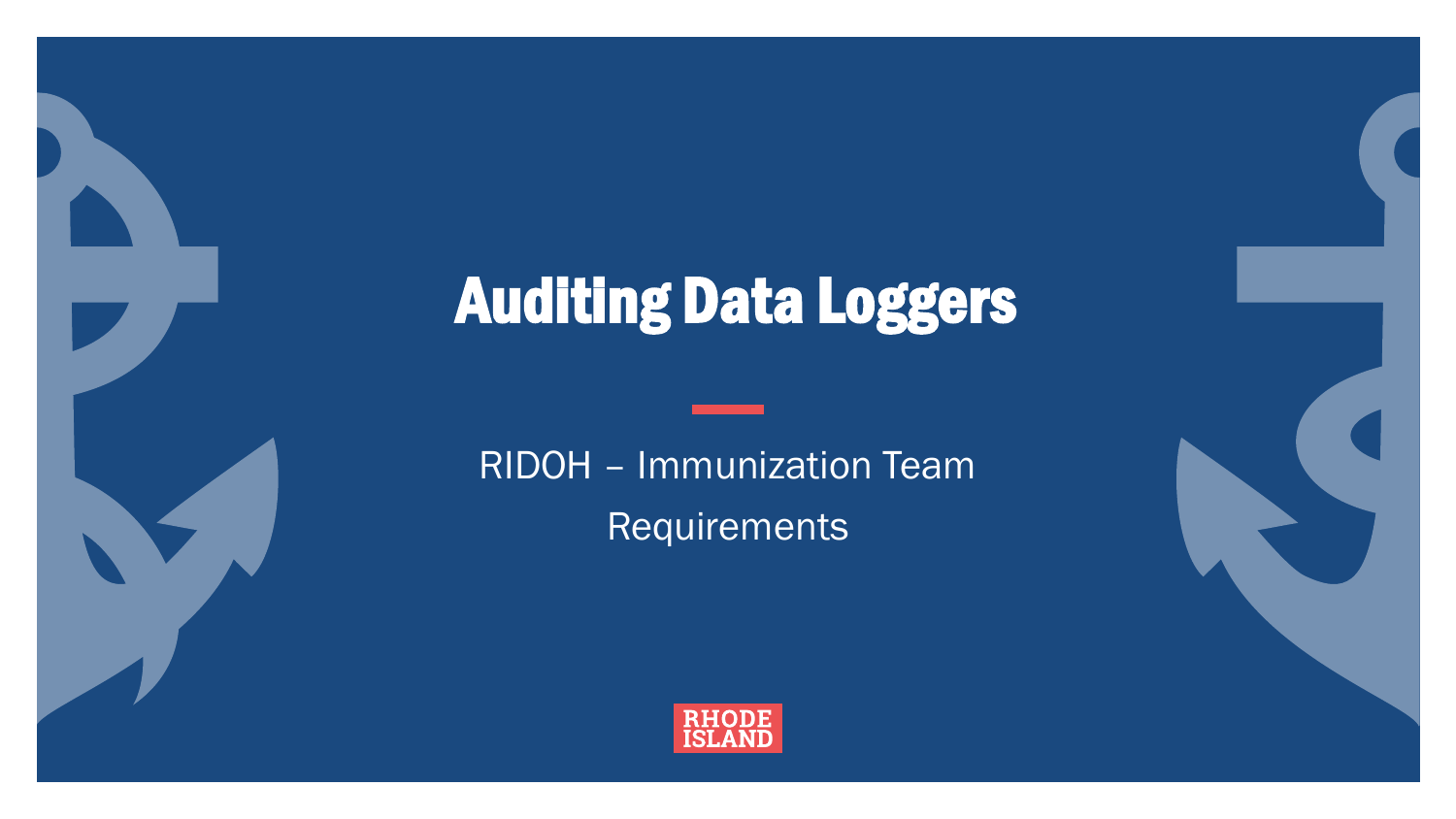### Auditing Data Loggers – Step 1 – Pressing Button 2X Per Day

This process must be completed twice a day by the practice.

- Hold down the button on the front of the data logger for 5 seconds
- Depending which model of data logger is installed at the practice, the screen will display either "AUDIT" or " - - -"
- Once you see the "AUDIT" or "- -" message display, stop pressing the down on the button

*Do not hold the button down for longer than the 5 seconds. If held down for an extended period of time, it will reset the data logger's settings and will disconnect it from the EasyLog Cloud. If reset, this will require a site visit by RIDOH staff to reconnect the data logger.* 





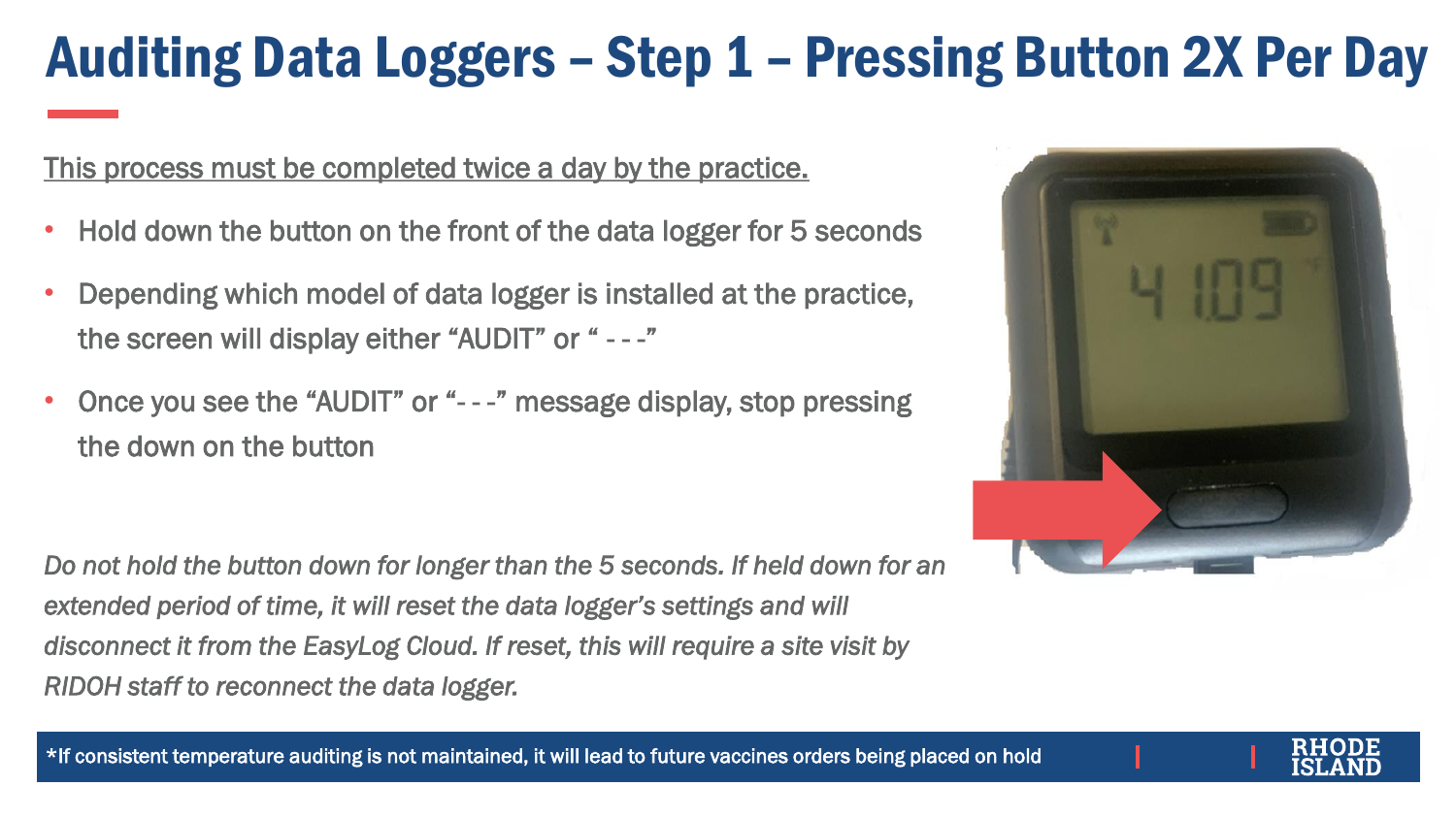## Auditing Data Loggers – Step 2 – Entering Initials in the Cloud

### **This process must be completed once a day by the practice**

**Step 1** – Sign into the Easylog Cloud: <https://www.easylogcloud.com/>

**Step 2** - Click on devices in the menu bar.

Home Support Account

**Step 3** – Select your device by clicking the box for the specific storage unit and then click on the graph symbol.



#### **Step 4** - A graph will appear displaying a range of temperatures for



**Step 5** - Click on the 3 lines located on the end of the Data View 1 line. Click the box next to Table to select that feature.



\*If consistent temperature auditing is not maintained, it will lead to future vaccines orders being placed on hold